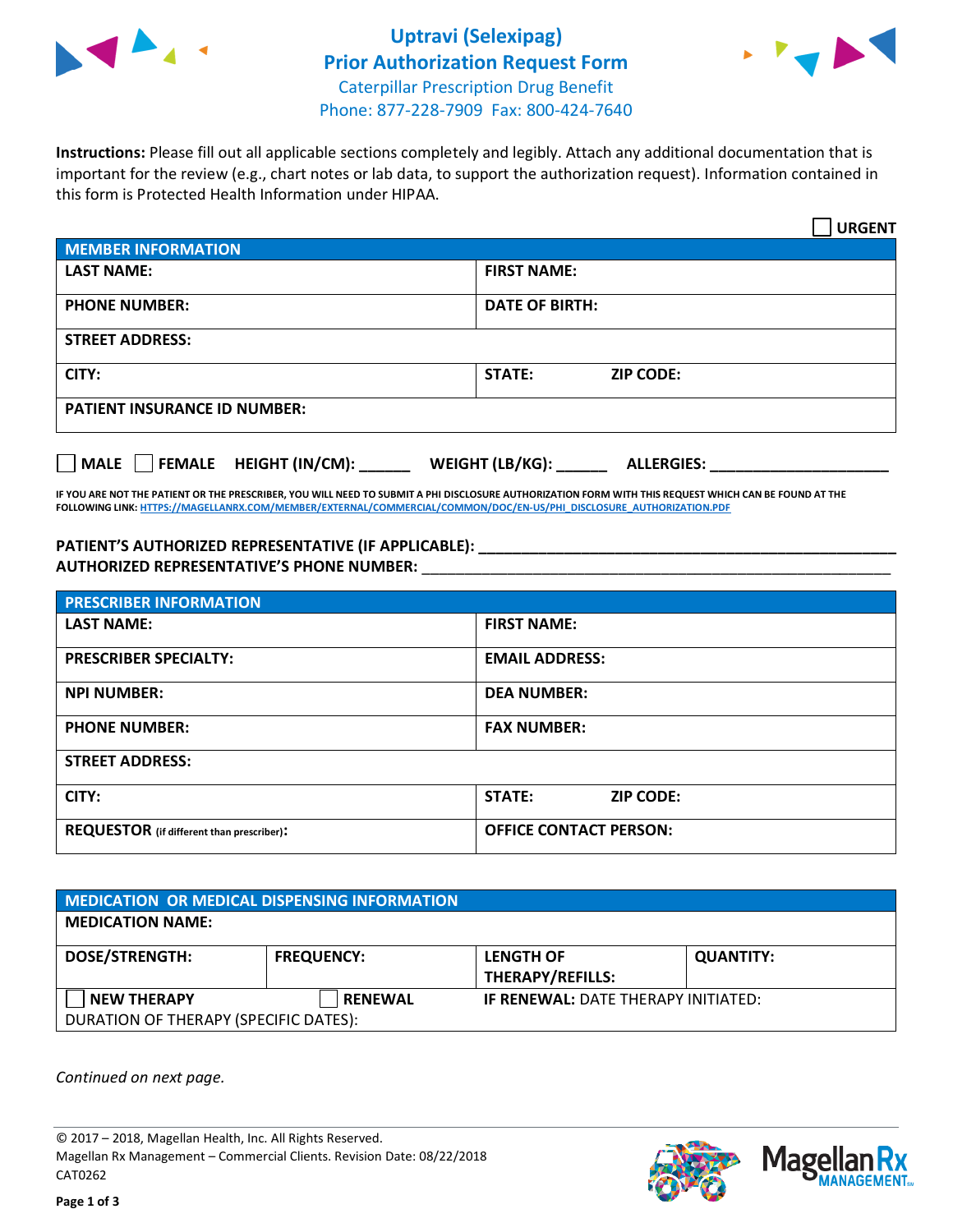



| MEMBER'S LAST NAME: NAME:                                                                                                                                                                                                                                                                                                                                                                                                                                               | <b>MEMBER'S FIRST NAME:</b>                                                                                                                                                                                                           |                                                       |  |  |
|-------------------------------------------------------------------------------------------------------------------------------------------------------------------------------------------------------------------------------------------------------------------------------------------------------------------------------------------------------------------------------------------------------------------------------------------------------------------------|---------------------------------------------------------------------------------------------------------------------------------------------------------------------------------------------------------------------------------------|-------------------------------------------------------|--|--|
|                                                                                                                                                                                                                                                                                                                                                                                                                                                                         | 1. HAS THE PATIENT TRIED ANY OTHER MEDICATIONS FOR THIS CONDITION?                                                                                                                                                                    | YES (if yes, complete below)<br>NO                    |  |  |
| <b>MEDICATION/THERAPY (SPECIFY</b><br>DRUG NAME AND DOSAGE):                                                                                                                                                                                                                                                                                                                                                                                                            | <b>DURATION OF THERAPY (SPECIFY</b><br>DATES):                                                                                                                                                                                        | <b>RESPONSE/REASON FOR</b><br><b>FAILURE/ALLERGY:</b> |  |  |
| <b>2. LIST DIAGNOSES:</b>                                                                                                                                                                                                                                                                                                                                                                                                                                               |                                                                                                                                                                                                                                       | <b>ICD-10:</b>                                        |  |  |
| $\Box$ Pulmonary arterial hypertension<br>□ Other diagnosis: ________________________ICD-10______________________________                                                                                                                                                                                                                                                                                                                                               |                                                                                                                                                                                                                                       |                                                       |  |  |
| PRIOR AUTHORIZATION.                                                                                                                                                                                                                                                                                                                                                                                                                                                    | 3. REQUIRED CLINICAL INFORMATION: PLEASE PROVIDE ALL RELEVANT CLINICAL INFORMATION TO SUPPORT A                                                                                                                                       |                                                       |  |  |
| <b>Clinical Information:</b>                                                                                                                                                                                                                                                                                                                                                                                                                                            | Is Uptravi being prescribed by a pulmonologist, cardiologist, nephrologist, or rheumatologist? $\Box$ Yes $\Box$ No<br>Does the patient have a diagnosis of pulmonary arterial hypertension (WHO Group 1)? $\square$ Yes $\square$ No |                                                       |  |  |
|                                                                                                                                                                                                                                                                                                                                                                                                                                                                         |                                                                                                                                                                                                                                       |                                                       |  |  |
| Select if the patient's pulmonary arterial hypertension (PAH) was caused by the following:<br>□ Idiopathic/Primary PAH<br>Drug- and toxin-induced<br>□ Connective tissue disease (e.g., Lupus/SLE, RA scleroderma, systemic sclerosis, CREST syndrome, polymyositis,<br>polyarteritis nodosa, mixed connective tissue disease)<br>□ HIV infection<br><b>D</b> Portal hypertension<br>□ Congenital heart disease<br>$\Box$ Schistosomiasis<br>□ Chronic hemolytic anemia |                                                                                                                                                                                                                                       |                                                       |  |  |
|                                                                                                                                                                                                                                                                                                                                                                                                                                                                         | Does the patient experience WHO Functional Class II through IV symptoms? $\Box$ Yes $\Box$ No                                                                                                                                         |                                                       |  |  |
| Select if the patient's cardiac catheterization report meets any of the following:*<br>□ MPAP 25 mmHg or greater + PCWP less than 19 mmHg/LVEDP not reported<br>□ MPAP 25 mmHg or greater + LVEDP less than 19 mmHg/PCWP not reported<br>□ MPAP 25 mmHg or greater + PCWP less than 19 mmHg + LVEDP less than 19 mmHg<br>*Please provide a copy of the report.                                                                                                          |                                                                                                                                                                                                                                       |                                                       |  |  |
| Adempas (riociguat)?* □ Yes □ No<br>*Please provide documentation.                                                                                                                                                                                                                                                                                                                                                                                                      | Has the patient tried and had an inadequate response or intolerance to PDE5 inhibitor (i.e. Revatio, Adcirca) OR                                                                                                                      |                                                       |  |  |
| Does the patient have a contraindication to treatment with BOTH a PDE5 inhibitor (i.e. Revatio, Adcirca) and<br>Adempas (riociguat)?* □ Yes □ No<br>*Please submit documentation of the contraindication.                                                                                                                                                                                                                                                               |                                                                                                                                                                                                                                       |                                                       |  |  |

© 2017 – 2018, Magellan Health, Inc. All Rights Reserved. Magellan Rx Management – Commercial Clients. Revision Date: 08/22/2018 CAT0262